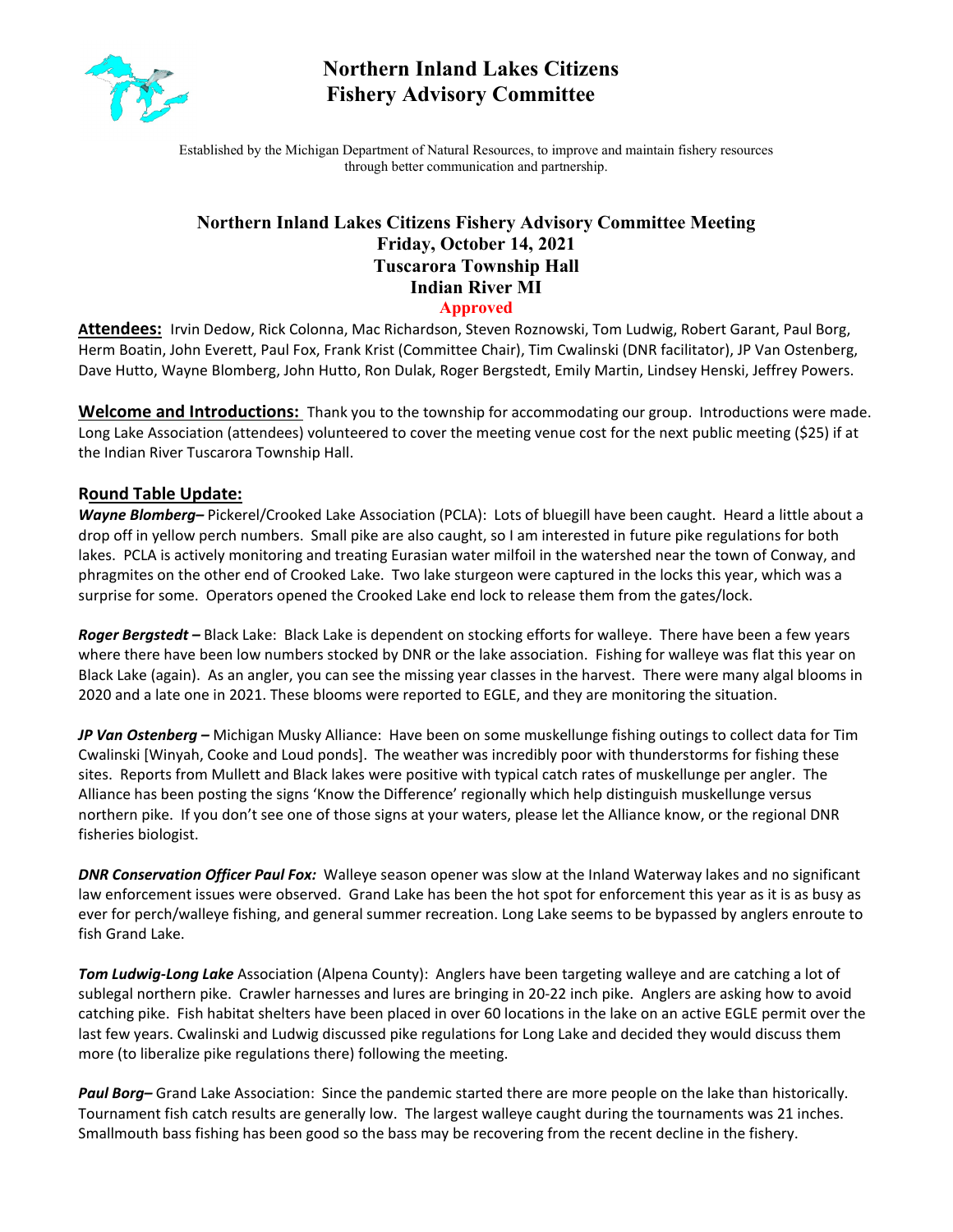*John Hutto –* Burt Lake Preservation Society: John usually targets walleye, jigging with minnows. In the fall, he usually catches a few steelhead and rainbow trout. In the past five years, there has been no steelhead/rainbow trout caught. Smallmouth bass are present around the docks during spawning, but the numbers harvested have incredibly decreased. Bass fisherman are still out on the lake, but it doesn't seem like they are doing very well. Harvested zero walleye this year compared to 125 in a typical year. In general, the Burt Lake folks who spoke talked about a noticeable decrease in the catches of all prized species.

*Irv Dedow –* did well fishing this winter, but outside the Inland Waterway on Munuscong Bay.

| Species                 | <b>Total Catch</b> | Largest Catch |
|-------------------------|--------------------|---------------|
| Northern pike           | 340                | 12#s 38"      |
| Walleye                 | 190                | 23''          |
| Smallmouth bass         | 10                 | 21"           |
| Steelhead/Rainbow Trout | 81                 | 27" 7.5#s     |
| Cisco                   |                    | 16''          |

*Steve Philip* (via email) - Mullett Lake:

Grand Total of fish caught 624

Personal Observations

1) Fewer northern pike caught in 2021 than last year and fish were smaller. Every 10th fish was a keeper.

2) Walleye size and quantity about the same as last year.

3) Round goby were bigger than last year. Up to 4 inches in length.

4) Couldn't catch yellow perch until mid-July. Then, limit catches on a regular basis. All perch were small. When we wanted a perch fry, we cleaned and ate 7" fish.

5) Population of trout was up from last year. From the beginning of August, the only trout stomach

content were spiny water fleas. None of the usual little perch were in their stomachs.

6) Up to 4" of spiny water fleas would collect on vertical down rigger lines.

7) Struggled to catch daylight walleyes. Finally gave up and fished in the dark primarily.

## **Where are the recent and past Northern Inland Lakes Citizens Fishery Advisory Committee meeting agendas and minutes housed and what are the responsibilities of the group with these materials:**

Frank and Tim have records/meeting minutes/agendas dating back to when the committee Began in 2010. Only recent agendas and minutes are available electronically on the DNR website at DNR - Northern Inland Lakes Citizens Fishery [Advisory Committee \(michigan.gov\).](https://www.michigan.gov/dnr/0,4570,7-350-79137_79763_79903_85163---,00.html) Two years of information is there. For older documents, committee chairs can assist you. As members, you are highly encouraged to review past meeting materials and share with others who you talk to about the Inland Waterway along with Grand and Long Lakes fish populations and management.

# **A preliminary summary of results for the 2021 Pickerel Lake Status and Trends summer fish**

### **community survey:**

Pickerel Lake is located in Emmet County at 1,082 acres, has two tributaries, and one outlet. Pickerel Lake has had a multitude of surveys conducted, including adult walleye and pike population estimates, fall juvenile walleye evaluations, and aquatic vegetation surveys. How is the 2021 survey different? The 2021 survey was completed by DNR with its Status and Trends statewide protocol, which is designed to capture the entire fish community, using standardized gear/effort, and has different gear targets. The 2021 Status and Trends Survey yielded 3,996 fish, including 25 species, 5 panfish species and 7 predator species. The highlights of the survey documented an extremely strong bluegill and pumpkinseed population, acceptable numbers of natural reproducing walleye, and a very common and stunted northern pike population. See the fish abundance survey chart at the end of the minutes.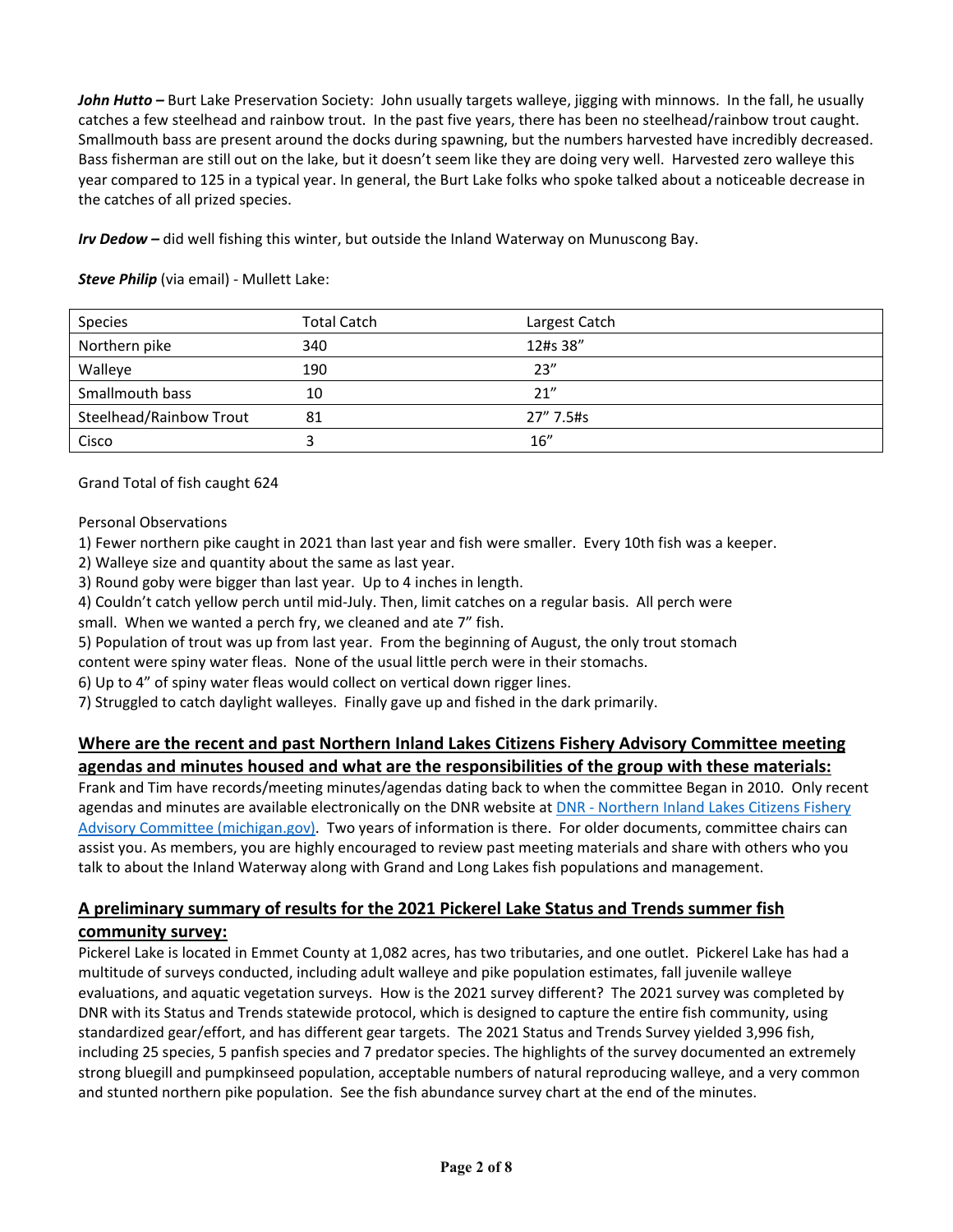# **Status of liberalizing northern pike regulations for Crooked Lake and future pike regulations at Pickerel and Black lakes:**

The committee was provided information on the stunted pike populations at Crooked Lake in a past meeting and the DNR and committee decided to pursue liberalized pike regulations at Crooked Lake. The DNR management unit put through the paperwork for this management scenario within the last year. The Natural Resources Commission met today (same day as this meeting) and pike regulation liberalization at Crooked Lake was one of the many topics for action. The proposal passed and pike regulations at Crooked Lake are now different from the statewide standard. The new regulations for pike in Crooked Lake are a daily possession limit of 5 northern pike of any size, of which only one fish kept may be 24 inches or larger.

What about similar northern pike regulations for Pickerel Lake and Black lakes? Pike growth has a lot to do with lake morphology. Recent high water levels have played a large part in increased spawning success.

Standard statewide pike regulations are a 24 inch minimum size limit with a two fish daily limit. There are two exceptions to this. Exception 1 is: no minimum size, 5 fish daily limit, and only one fish over 24 inches. Exception 2 is: 24-34 inch protected slot limit and a two fish daily limit (this exception is rarely used). Discussion ensued over northern pike data and recent interest in liberalizing pike regulations at Pickerel and Black lakes. Data suggests northern pike densities and growth at Pickerel Lake are similar to Crooked Lake. We have known over the past two decades that pike densities are high at Black Lake, and growth is average to below average for this species. The management unit has received two recent calls from the public requesting less strict regulations for pike at Black Lake.

The committee decided to support a process for moving forward with liberalizing northern pike regulations (5 fish daily possession, only one fish 24 inches or larger may be kept) at Pickerel and Black lakes. Wayne Blomberg with PCLA highly supported it for Pickerel Lake (as he did with Crooked Lake). Members present from the Black Lake Association were generally supportive and will discuss with members of the BLA and get back to the DNR on their thoughts on this process for Black Lake.

# **Standardized DNR large lake summer fish community surveys for the northeastern Lower Peninsula. What has been done, what has not? Why was the Black Lake fish community survey not completed in 2021 as was scheduled and will it be done?:**

Status and Trends (S&T) Fish Community Surveys have been conducted throughout Michigan for the past 19 years. Prior to that, management units would survey their respective lakes how they saw fit. These types of fish community surveys were not comparable throughout Michigan, thus the survey protocol was developed at the statewide level around 2001. Certain species are more vulnerable to certain gear. S&T Surveys are completed based on computer generated random lists based on lake size. The Northern Lake Huron Management Unit out of Gaylord (covering the northeastern LP and eastern UP) has 13 lakes in the "large" strata (see table below). All but two of the lakes were completed with S/T spring/summer survey protocol from 2002-2020. The number of lakes in the "medium" and "small" strata is rather large. Biologists try to mix and match surveys in the strata nearly every year. See the Table below: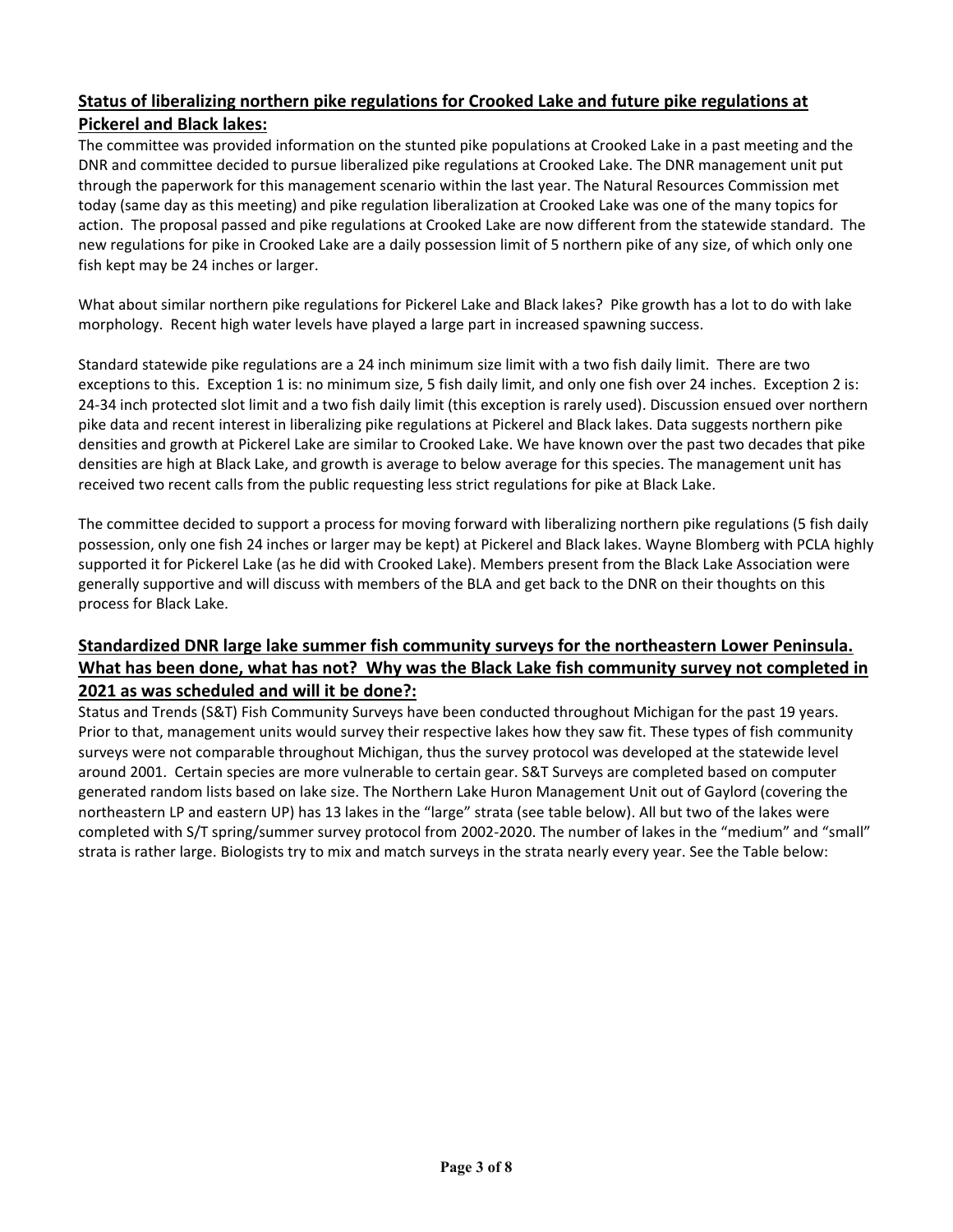#### **Northern Lake Huron Status & Trends Lake List Large Lakes**

|                 | Waterbody            | County       | <b>DEQ</b><br><b>Sampling Year</b> | <b>Previous</b><br><b>Survey</b> | Acres GIS |
|-----------------|----------------------|--------------|------------------------------------|----------------------------------|-----------|
| 1               | <b>BURT</b>          | Cheboygan    | 2010                               |                                  | 17394.553 |
| 2               | PICKEREL             | Emmet        | 2010                               |                                  | 1082.266  |
| 3               | <b>GRAND</b>         | Presque Isle | 2010                               | 1995                             | 5822.473  |
| 4               | <b>CEDAR</b>         | Alcona       | 2007                               |                                  | 1057.123  |
| 5               | <b>OTSEGO</b>        | Otsego       | 2007                               |                                  | 2012.62   |
| 6               | <b>ST. HELEN</b>     | Roscommon    | 2007                               | 1999                             | 2415.951  |
|                 | <b>COOKE BASIN</b>   | Iosco        |                                    |                                  | 1634.991  |
| 8               | <b>FLETCHER POND</b> | Alpena       |                                    |                                  | 6818.594  |
| 9               | <b>CROOKED</b>       | Emmet        |                                    |                                  | 2351.598  |
| 10              | <b>MULLETT</b>       | Cheboygan    |                                    |                                  | 16704.177 |
| $\overline{11}$ | <b>HUBBARD</b>       | Alcona       |                                    |                                  | 8767.841  |
| 12              | <b>BLACK</b>         | Cheboygan    |                                    | 1997                             | 10113.456 |
| 13              | <b>VAN ETTEN</b>     | Iosco        |                                    | 1995                             | 1409.111  |

Other types of lake surveys can be accomplished outside of the S&T program; examples include fall juvenile walleye surveys and walleye population estimates. Black Lake was scheduled for a 2021 S/T survey, but was not accomplished. Some reasons for not completing Black Lake include a shortage of personnel in 2021, questions with the effectiveness of fyke and trap netting on large shoal areas, and concerns with the use of overnight gill net sets (sturgeon mortality) at Black Lake. Not using a specific gear type is not an option with the S/T protocol. In addition, if a gear type can't be used effectively, than it simply is not an S/T survey. Due to these reasons, the management unit decided to use the survey protocol at the smaller Pickerel Lake (1,000 acres) in 2021 instead of Black Lake (10,000 acres) Will Black Lake make the S/T survey rotation eventually? There is no guarantee since equipment is standardized for S&T surveys and the use of gill nets are mandatory. These are concerns that need to be considered.

## **The 2021 spring fingerling walleye stocking summary for Black Lake; Fall 2021 electrofishing results for juvenile walleye at various Inland Waterway Lakes:**

These surveys are conducted at night, using DC current in 2-5 feet of water, targeting juvenile walleye numbers (age 0). This is an index with great variability but are useful to compare multiple years at the same lake.

**Black Lake** – Stocking Events (spring fingerling walleye by DNR or tribal agencies)

2010 - 196,000 2011 - 119,000 2012 - 192,000 2014 - 204,000 2017 - 274,000 2018 - 242,000 2021 - 388,000

Catch rates of juvenile walleye remain low in non-stocking years and are more acceptable in stocking years. Higher fall juvenile catch rate was found in 2012 which was our second lowest year of stocking in terms of numbers. Higher stocking numbers do not correlate to a higher fall catch rate. In summary, periodic stocking is supporting the population. The graph below clearly shows the highest age-0 walleye catch rates correspond with stocking years. Some years were simply not surveyed (e.g. 2001-2004). Tim mentioned that many statewide lakes were not stocked in 2021, and Black Lake received a fairly generous number. DNR will likely not stock walleye fingerlings in Black Lake in 2022. It could receive fish if there is a surplus of pond reared walleye statewide (very rare), or if the tribes have surplus fish in 2022.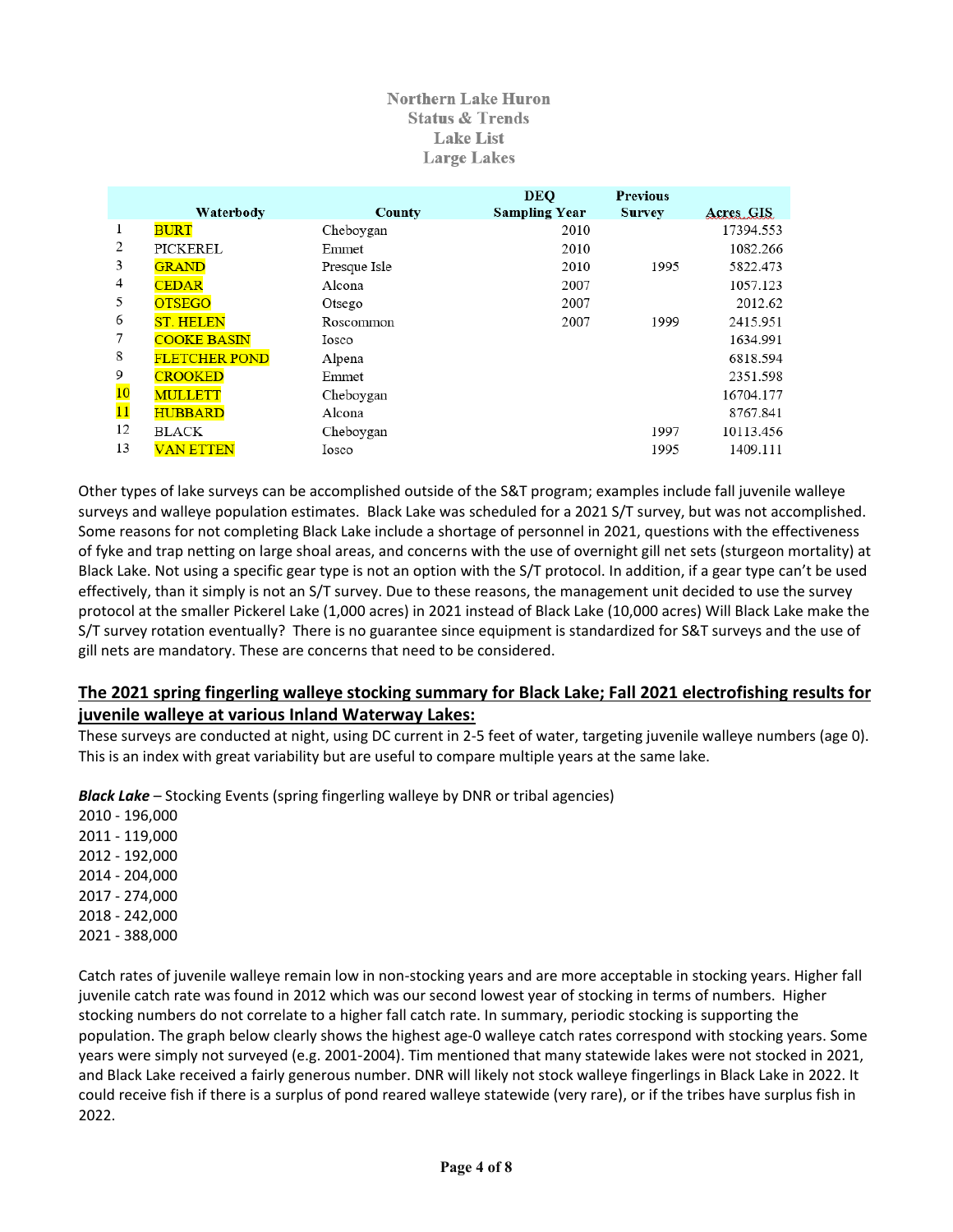

*Mullett Lake* – walleye (see graph below)

Stocked 2010-2013 with marginal returns based on fall electrofishing (even with a very large stocking event in 2013) 2014-2016 - strong natural reproduction

2017-2019 - good to acceptable natural reproduction

2020 - very strong wild year class

2021 - weaker wild year class, but present; likely weaker from cannibalism from the strong 2020 year class

Stocking Mullett Lake is absolutely not warranted. Anglers catching all sizes of fish, including sublegals at various times.

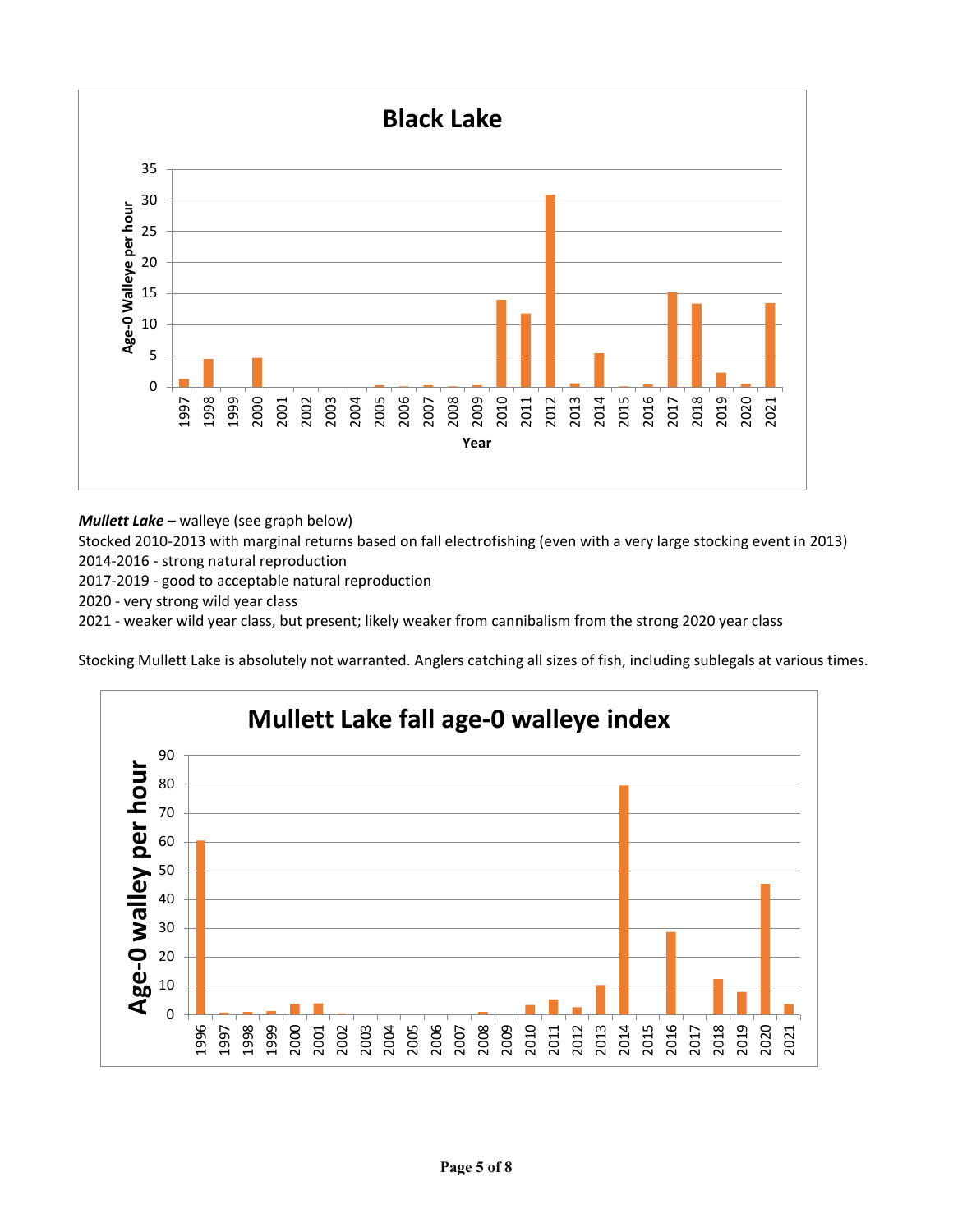*Burt Lake* – (see fall electrofishing catch rates of age 0 walleye below) 2016-2018 - strong year classes 2017 - unknown 2019-2020 - strong year classes 2021 - year class was documented, but the catch rate was lower

Burt Lake has not been stocked in many decades. Catch rates of wild walleye in the fall from nighttime electrofishing are typically high in most years when sampled (exception 2021). At our large lakes, a catch rate of 10/hour over a narrow shoreline strip over the shoals is acceptable. Higher catch rates at Burt Lake are often the case. Despite this, anglers are generally reporting fewer fish caught, meaning that good reproduction in recent years may not be translating into good survival to catchable sizes. Many other states are finding this phenomenon but are having a hard time finding the causes. Some believe overwinter mortality of juveniles (their first winter) is the culprit.

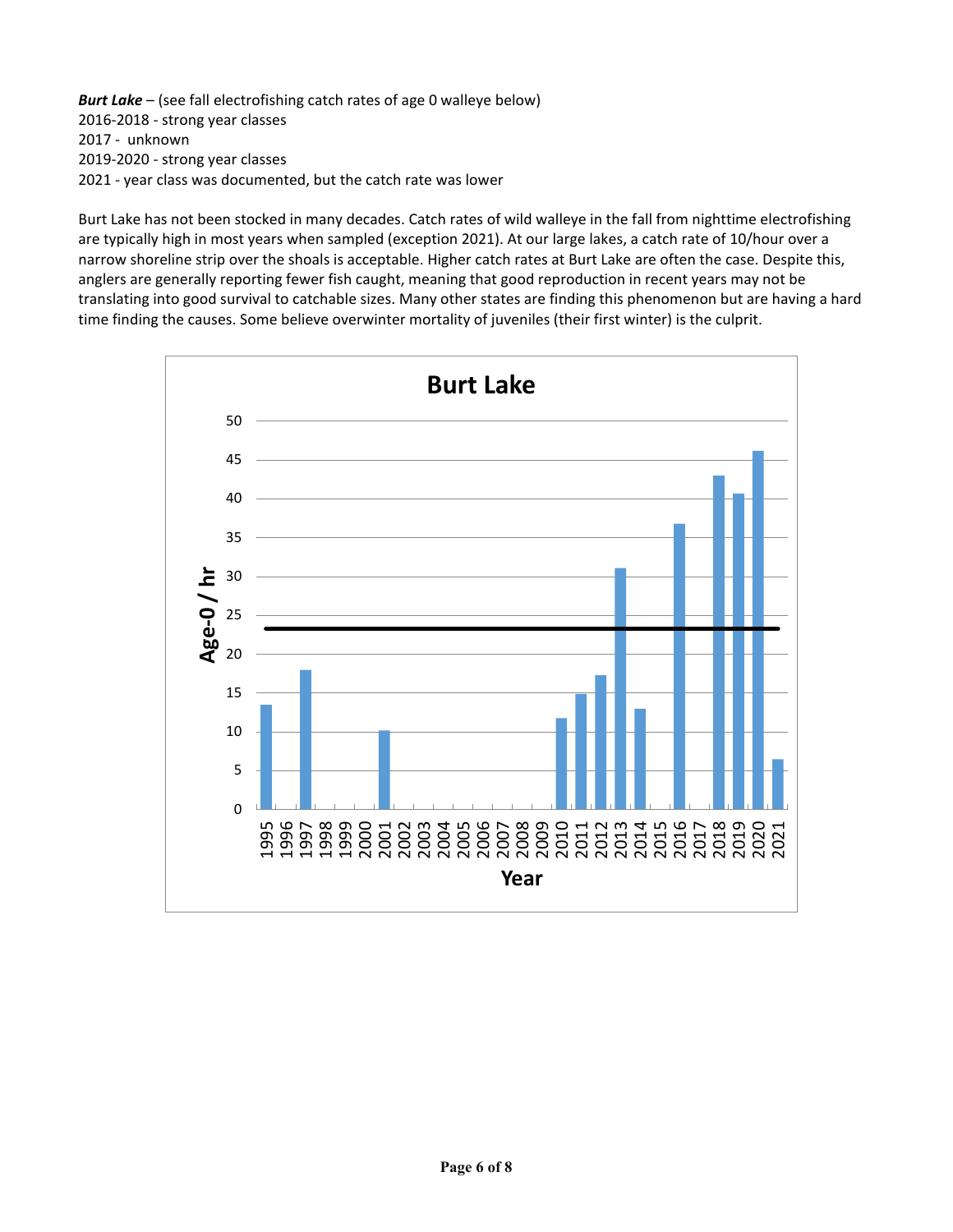#### *Pickerel Lake* – (see below)

In 2021, 6 miles of shoreline was surveyed for 2 % hours, and 1 age-0 walleye was captured. 10 yearling and older walleye were captured (13.9-15.7 inches). Catch rates are acceptable for this lake, and no stocking is warranted, especially with the high-quality bluegill population present. Sampling events have been less frequent at Pickerel Lake since stocking is not a consideration.



### **Finalized Michigan DNR statewide walleye management plan:**

The statewide walleye management plan is about one month away from being distributed to the public.

Purpose and Scope – High priority species because of its ecological, social, and cultural significance. Emergent threats to walleye populations nationwide (invasives, climate change). Fisheries Division felt it prudent to update goals, objectives, and strategies to guide statewide walleye management in future years.

What is in the Plan?– Lake classifications and angler behaviors and perceptions.

Regulation toolbox – 15-inch minimum size limit with a daily possession limit of 5 fish (statewide standard). The majority of Michigan lakes fall in this category. There are three exceptions:

- 1 18-inch minimum size limit, with a daily possession of 2 fish.
- 2 No possession (typically at a few statewide lakes where predation on stunted panfish is needed)
- 3 13-inch minimum size limit, with a daily possession of 5 fish.

#### Goals –

- 1 Protect, restore, or enhance habitats supporting walleye fisheries.
- 2 Maintain self-sustaining walleye populations.
- 3 Maintain and further develop relations with tribal governments and stakeholders.
- 4 Provide production capacity for walleye stocking.
- 5 Provide diverse opportunities for walleye fishing.
- 6 Manage walleye populations to achieve desirable fish community characteristics.

Anglers are encouraged to read the entire document online and familiarize themselves with statewide walleye management. The document should be on the DNR website in November or December of 2021.